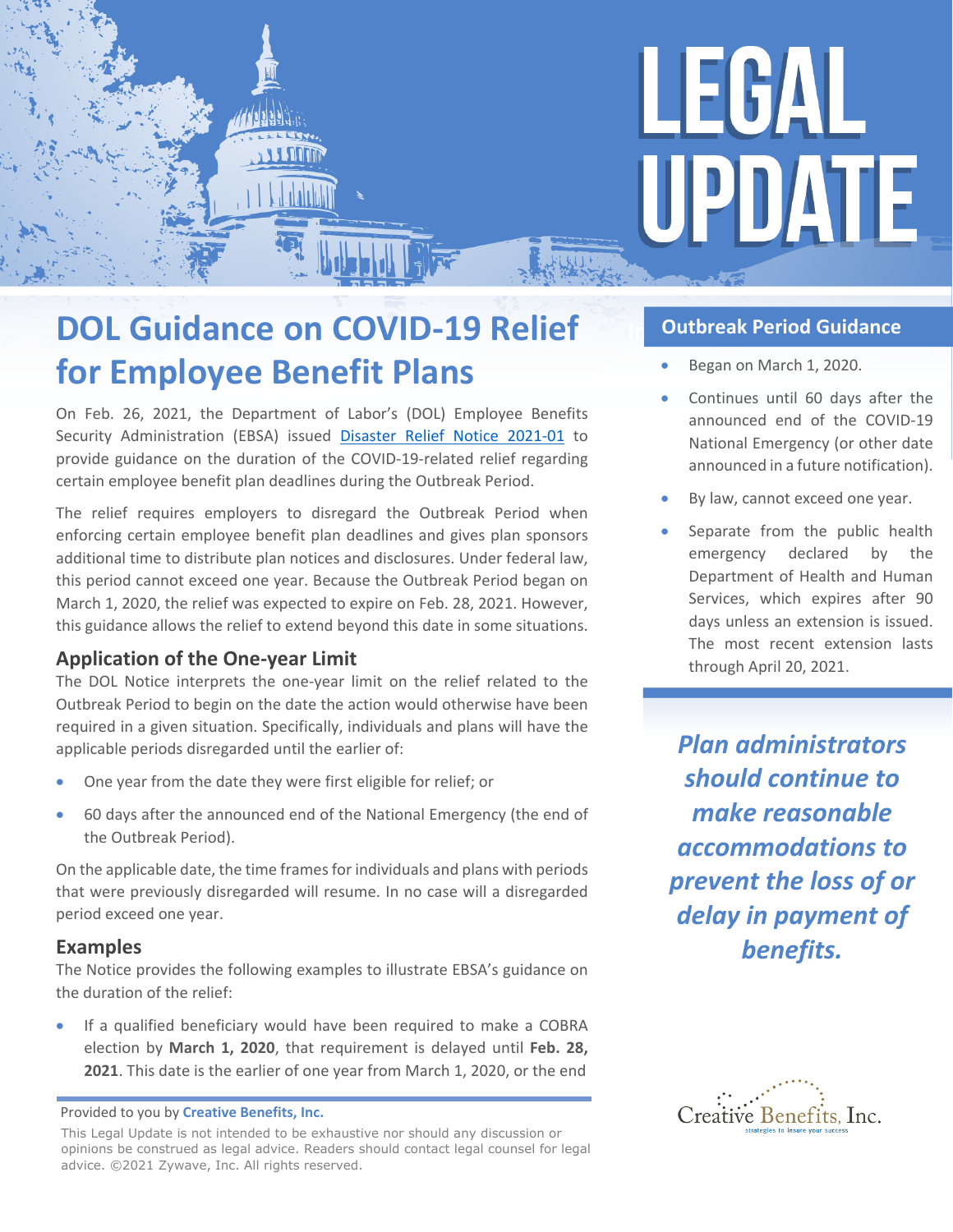

of the Outbreak Period (which remains ongoing).

- If a qualified beneficiary would have been required to make a COBRA election by **March 1, 2021**, that election requirement is delayed until the earlier of one year from that date (that is, **March 1, 2022**) or the end of the Outbreak Period.
- If a plan would have been required to furnish a notice or disclosure by **March 1, 2020**, the relief would end with respect to that notice or disclosure on **Feb. 28, 2021**. The responsible plan fiduciary would be required to ensure that the notice or disclosure was furnished on or before March 1, 2021.

In all of these examples, the delay for actions required or permitted that is provided by the Notices does not exceed one year.

#### **Reasonable Accommodations**

The DOL recognizes that plan participants and beneficiaries may continue to encounter problems when the relief described above is no longer available, due to the one-year limit. Accordingly, plan fiduciaries should make reasonable accommodations to prevent the loss of or undue delay in payment of benefits in these cases and should take steps to minimize the possibility of individuals losing benefits because of a failure to comply with pre-established time frames.

- The administrator or other fiduciary should consider affirmatively sending a notice regarding the end of the relief period when individuals are at risk of losing coverage.
- Plan disclosures issued prior to or during the pandemic may need to be reissued or amended if those disclosures failed to provide accurate information regarding the time in which participants and beneficiaries were required to take action (for example, COBRA election notices and claims procedure notices).
- In the case of ERISA group health plans, plans should consider ways to ensure that participants and beneficiaries who are losing coverage under their group health plans are made aware of other coverage options that

This Legal Update is not intended to be exhaustive nor should any discussion or opinions be construed as legal advice. Readers should contact legal counsel for legal advice. ©2021 Zywave, Inc. All rights reserved.